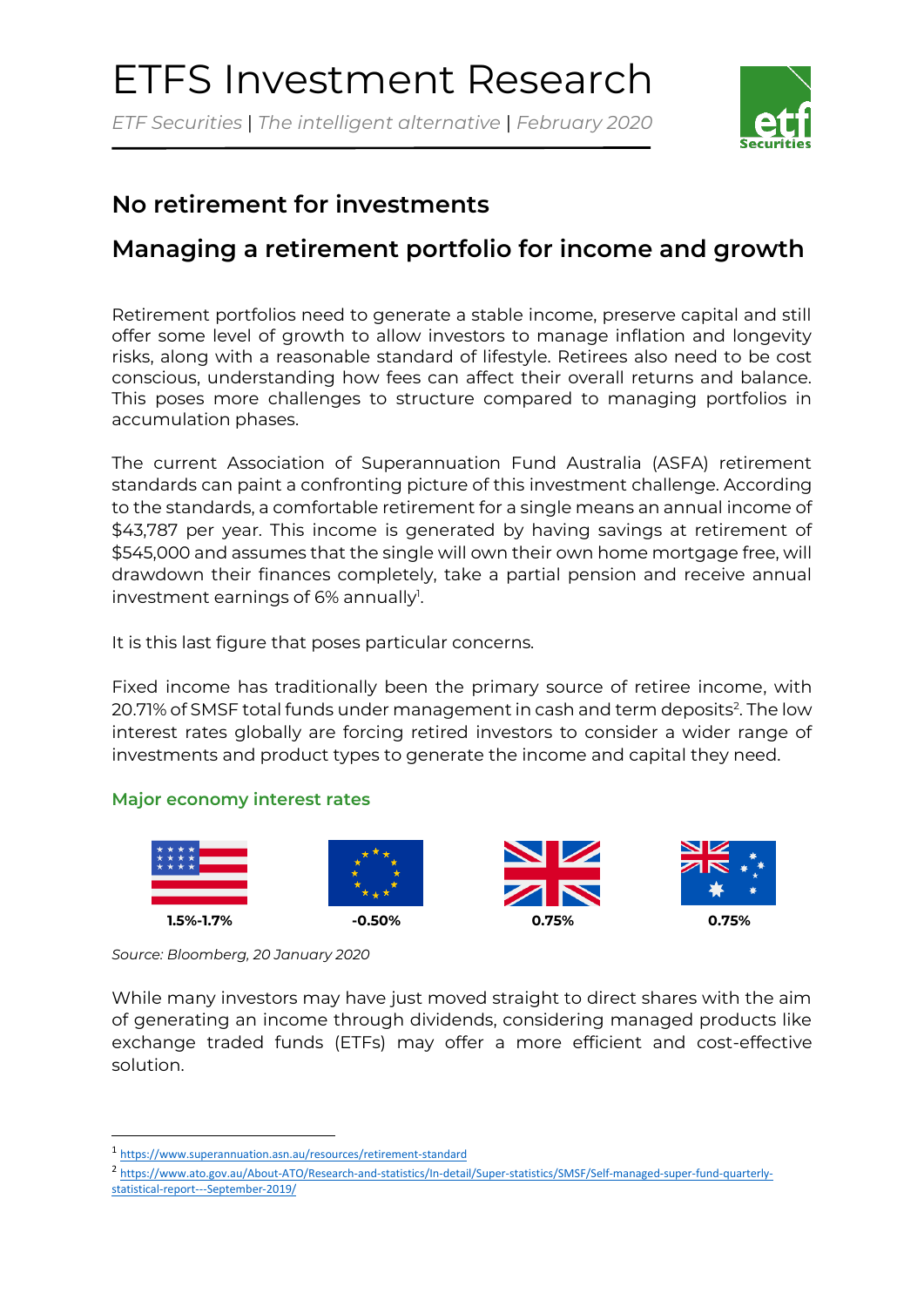#### **ETFs as a retirement solution**

ETFs have a number of characteristics to appeal in a retirement portfolio.

Cost is a key consideration, in terms of access as well as fees.

ETFs typically have lower management costs compared to using actively managed options, with purchase involving a brokerage fee, much like shares. They also offer more cost effective diversification and access – owning individual shares covering the entire ASX200 or the S&P500 may be out of reach for most investors, but using an ETF which invests in all of these, thus providing exposure to all these companies may be within the cost budgets.

There's also the matter of administration.

ETFs are easy to use and generally liquid investments which can be traded on the stock exchange compared to filling out documentation for managed funds or physical assets. They are also less time consuming than individual share and asset ownership.

Tracking and maintaining hundreds of shares involves far more work in terms of research and tax management compared to investing in an ETF. It is also far easier to buy or sell an ETF to change exposures and tilts with instant diversification compared to adjusting a large direct share portfolio.

Finally, there is a wide range of ETFs available on the Australian stock exchange, covering a range of assets, sectors and styles, meaning investors are more likely to find an investment to meet specific needs or gaps in their portfolios.

Just as other investment types that retired investors might consider, it is possible to identify ETFs which offer dividends or other forms of income. It is also possible to identify ETFs to support capital preservation or risk-managed growth.

The next question for many retired investors might be which assets and sectors to consider in constructing their portfolio.

#### **Dividends for income**

Equities play a dual function in a retirement portfolio with the aim to offer both growth as well as some form of income.

Using equities for dividend income is a well-known strategy, but retired investors also have to be wary of the higher risk of loss and volatility in equities compared to fixed income. There are a few approaches to consider depending on risk tolerance. Investors could focus on high yield paying equities, or they could also look at investing in less cyclical and more stable sectors and industries.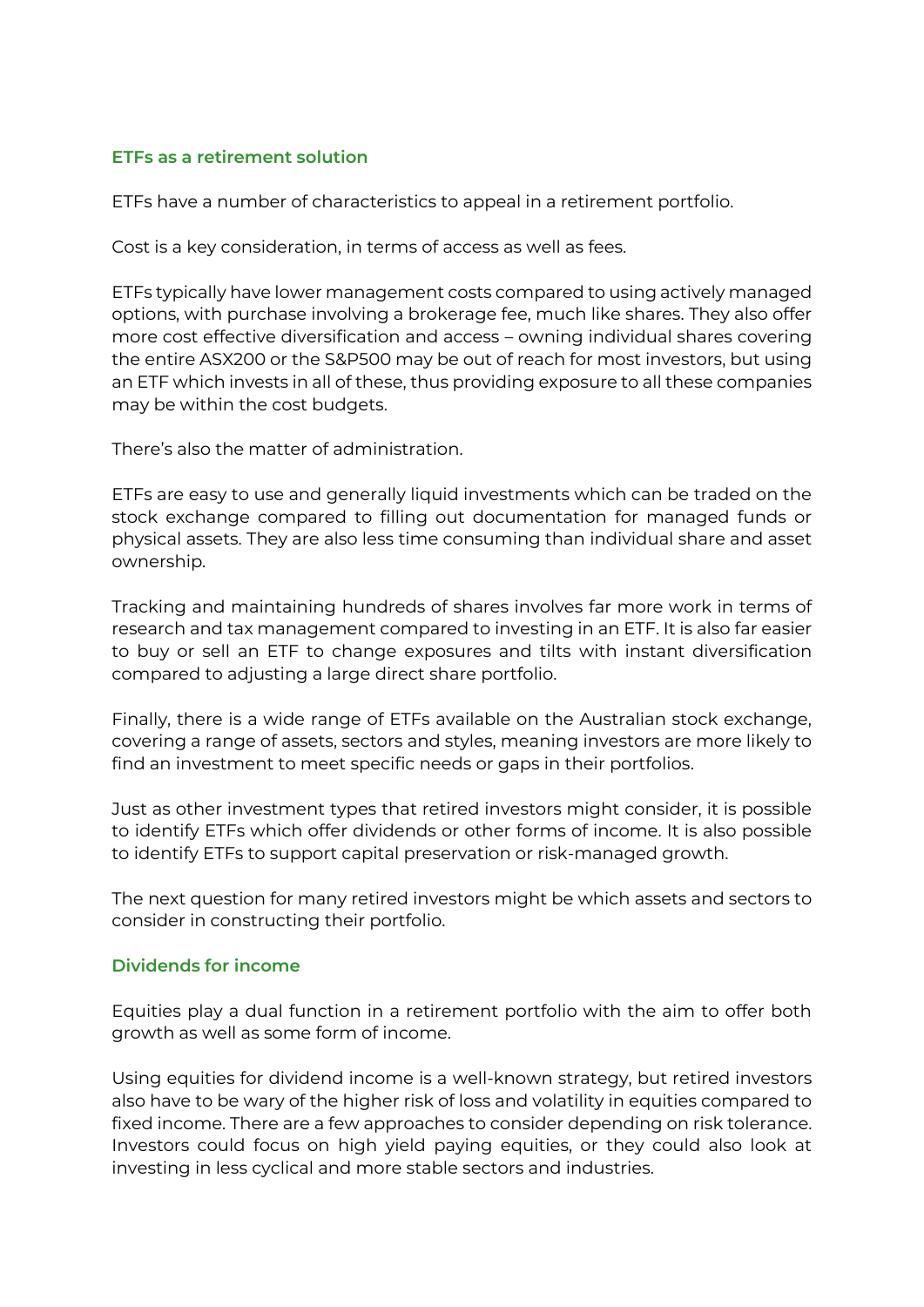High yield paying equities have an obvious appeal, but investors also need to be aware that high dividends can also be a sign of company distress or can also be unsustainable in the long-term, making it an unsuitable as an income choice for retirees. It can be difficult to identify those high yielding companies with solid cashflow and earnings prospects and at a fair valuation. It is not uncommon for companies paying high dividends to also hold high pricing which may not reflect true value.

This is where there is value in paying for a managed option like an ETF. It removes the challenge of identifying the best prospects and offers diversified exposure. Smart beta, or rules-based ETFs are an ideal option to consider as depending on the design, they can identify or eliminate companies for investment based on certain characteristics. For example, the ETFS S&P/ASX300 High Yield Plus ETF (ZYAU) offers exposure to the 40 stocks with the higher shareholder yields from the S&P/ASX300 Index which meets certain quality and liquidity requirements.

Retired investors are often highly leveraged to Australia, which is where diversification to international assets are valuable. International equity markets offer investors exposure to sectors less available in Australia and companies which may operate at larger scales compared to some of those listed on the ASX. An ETF like the ETFS S&P 500 High Yield Low Volatility ETF (ZYUS) seeks to manage volatility risks and offer diversified high yield investments by tracking the S&P 500 Low Volatility High Dividend Index. This index identifies the 75 highest yielding eligible shares from the S&P 500 and then selects the least volatile options for inclusion.

High yield may not be the right approach for all retired investors, which is where considering investing in less cyclical and more stable sectors and industries may be ideal.

#### **Income from infrastructure**

Those investors looking for stable and defensive industries with consistent dividend streams might look towards the infrastructure sector. This sector includes many essential services areas such as utilities, telecommunications, industrials and transport. These tend to be less vulnerable to market cycles and movements.

Many Australian investors will have some infrastructure as part of their portfolios, with a greater leaning towards real estate, but may be missing diversification to international assets offering wider scale of operations.

Infrastructure tends to have lower risk (as measured by standard deviation of returns) compared to other sectors, such as technology or real estate making them worth investigating for retirement portfolios. The reason for this comes down to their structure and nature.

Infrastructure industries typically have high capital costs, low elasticity of demand, long business timelines and often exist as regulated oligopolies or monopolies.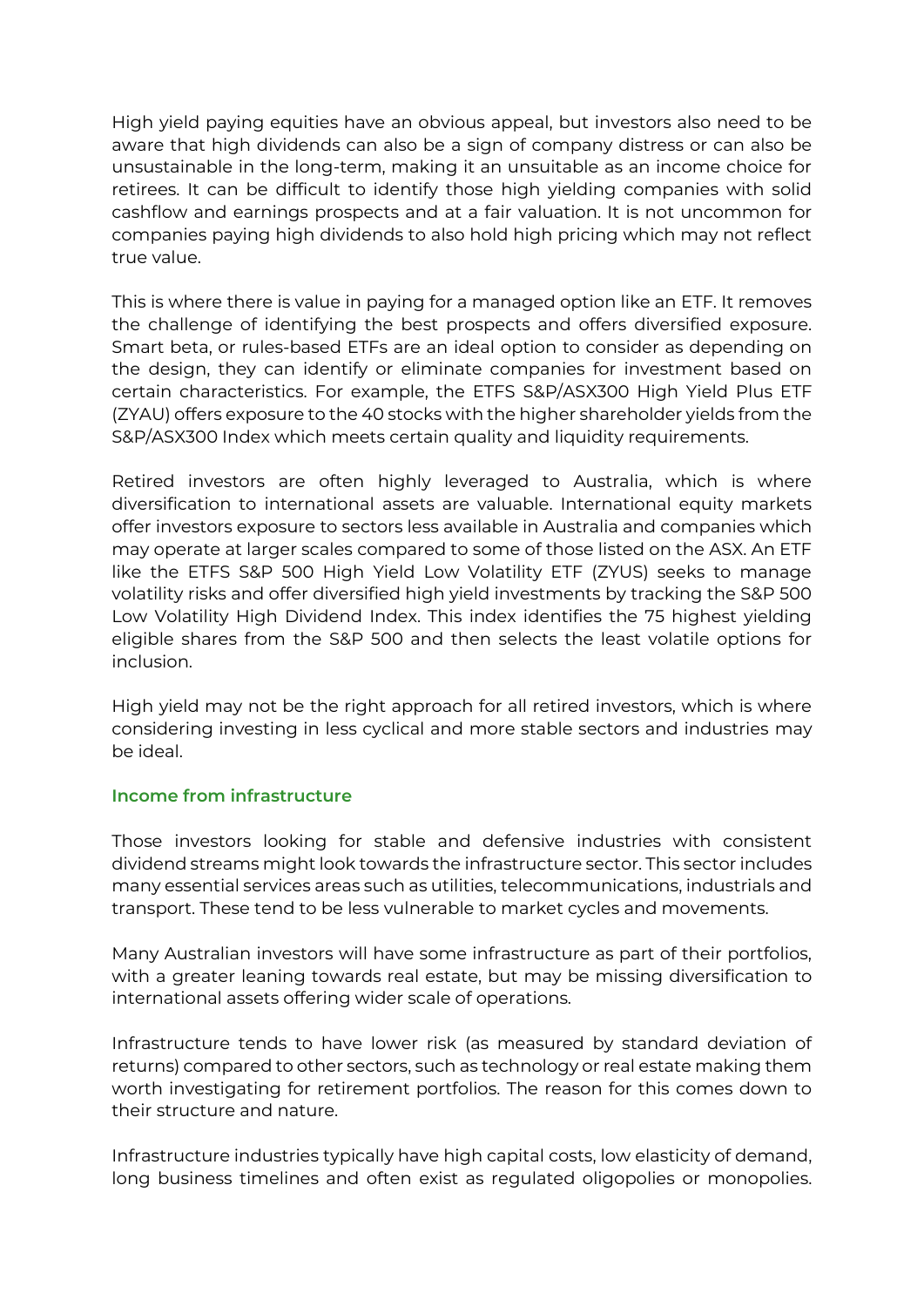Their capital-intensive nature means that they are very difficult and, in some cases, like energy distribution networks, nigh impossible to disrupt.

Some examples of companies in this sector include Fortis Inc, Atmos Energy and Taiwan Mobile. Investors looking for broad and liquid exposure could consider an ETF like the ETFS Global Core Infrastructure ETF (CORE) which offers exposure to the 75 least volatile listed infrastructure companies selected from global developed market exchanges.

Investors looking at other growth assets which tend to be relatively stable could also look to commodities, within the alternatives space of their portfolio.

#### **All that glitters in the alternatives space**

Generally retired investors steer clear of alternatives, assuming these will be higher risk and higher cost. Though investments like hedge funds may tend to fit this assumption, commodities like gold can offer diversification and stability.

Gold is often treated as a safe haven asset and holds both defensive and growth characteristics. Its position as desirable from both a consumption and investment perspective has allowed it to perform in a range of markets. For example, the below chart shows its performance compared to equities during a range of market events.

|                               | Date        | <b>Gold Price</b><br><b>Change 1 Year</b><br>Forward | <b>World Equities</b><br><b>Price Change 1</b><br>Year Forward | <b>Relative Price</b><br>Change |
|-------------------------------|-------------|------------------------------------------------------|----------------------------------------------------------------|---------------------------------|
| Global Financial Crises       | 15-Sep-08   | 28.5%                                                | $-6.5%$                                                        | 35.0%                           |
| 9/11 Terror Attack            | $11-Sep-01$ | 9.9%                                                 | $-12.3%$                                                       | 22.2%                           |
| Dotcom Bubble                 | 11-Mar-00   | $-7.0\%$                                             | $-16.3%$                                                       | 9.3%                            |
| Iraq Kuwait War               | 02-Sep-90   | $-10.3%$                                             | 6.8%                                                           | $-17.1%$                        |
| Desert Storm (First Gulf War) | 02-Aug-90   | $-6.0\%$                                             | $-0.7%$                                                        | $-5.3\%$                        |
| Junk Bond Crash               | 13-Oct-89   | 6.9%                                                 | $-14.6%$                                                       | 21.5%                           |
| <b>Black Monday</b>           | 18-Oct-87   | $-11.6\%$                                            | $-0.7%$                                                        | $-10.8\%$                       |
| Nixon's Registration          | 09-Aug-74   | 6.5%                                                 | 4.9%                                                           | 1.7%                            |
| Yom Kippur War                | 06-Oct-73   | 61.4%                                                | $-42%$                                                         | 103.4%                          |
| Average                       |             | 8.7%                                                 | -9.1%                                                          | 17.8%                           |

*Source: Bloomberg, ETF Securities*

It also has a low (and at times, negative) correlation to other asset classes making it an appropriate diversification tool for retired investors.

#### **Table 1:**

|             | Australian<br>Eauitv | <b>Global Equity</b> | Australian<br><b>Fixed Income</b> | <b>Global Fixed</b><br>Income | Commodities |
|-------------|----------------------|----------------------|-----------------------------------|-------------------------------|-------------|
| Correlation | $-0.29$              | $-0.12$              | 0.37                              | 0.06                          | 0.31        |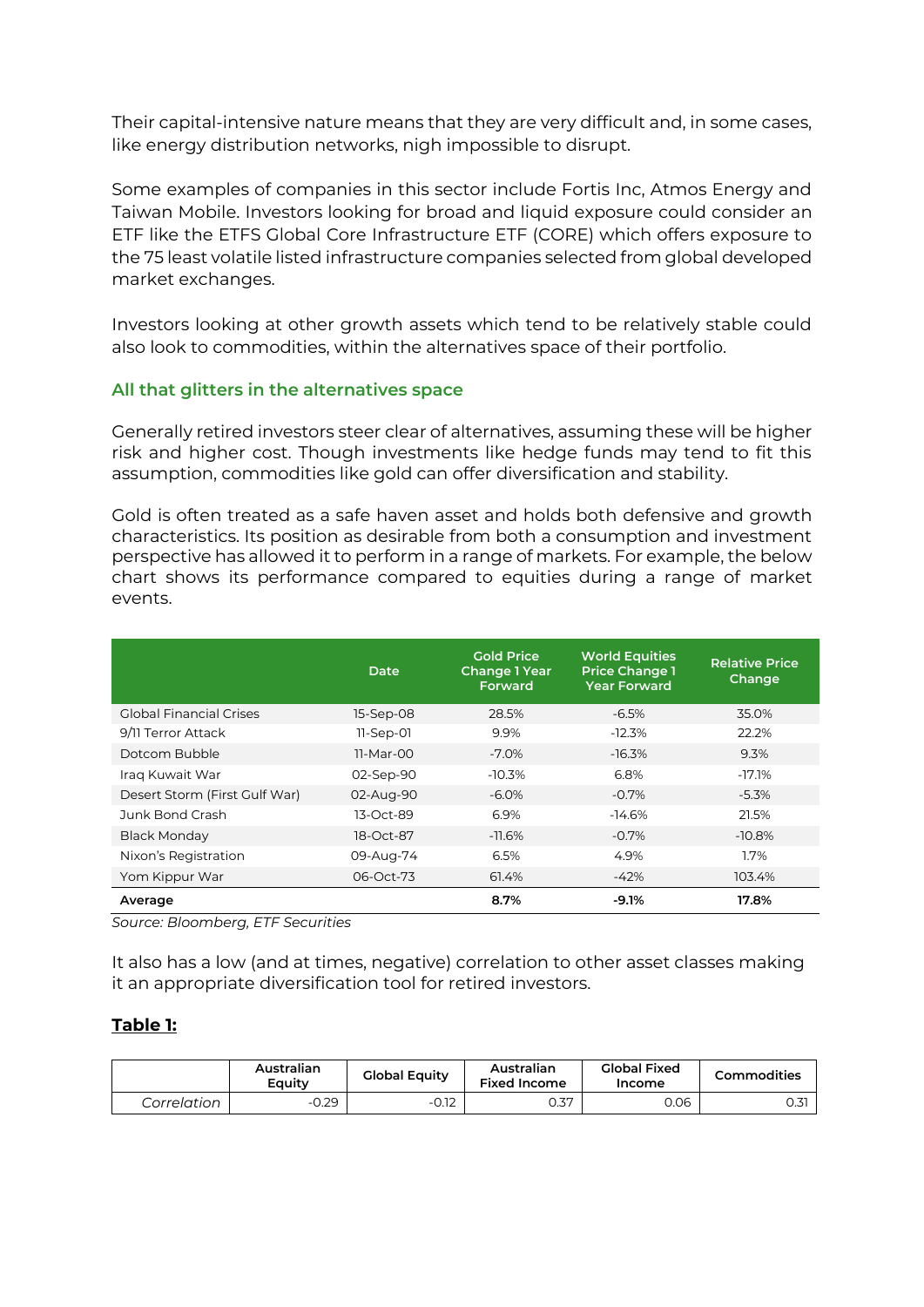Source: Bloomberg data as at 31 December 2019. Correlations are calculated monthly over 20 years in Australian dollars. Australian equity is represented by the S&P/ASX200 Total Return Index. Global equity is represented by the MSCI World Total Return Index. Australian fixed income is represented by the Bloomberg AusBond Composite 0+ Yr Index. Global fixed income is represented by the Bloomberg Global Aggregate Total Return Index. Commodities are represented by the Bloomberg Commodity Total Return Index.

Using a gold-backed ETF like ETFS Physical Gold (GOLD) can be an effective means of access for retired investors. Features like ease of use and liquidity mean that retired investors can swiftly build up exposure or sell to free up cash when needed. It is also low cost, particularly compared to actively managed funds or even physically purchasing gold bars. This is a key consideration for retired investors with a shorter investment horizon and ability to tolerate the effects of fees on their portfolio.

While gold tends to be more popular, other precious metals can be appealing for investors too.

Silver historically performs in a similar way to gold. Where it differs from gold is that its price is driven by non-investment demand as well as investment demand. It has wide applications for industry and technology manufacturing, and 52% of global use of silver is for this purpose<sup>3</sup>. Investors may consider incorporating silver through an ETF like the ETFS Physical Silver (ETPMAG).



Silver Price and Gold-Silver Ratio

While considering defensive properties from commodities like gold and silver, a balanced retirement portfolio should still maintain exposure to fixed income and cash, even in the current low interest rate environment.

*Source: Bloomberg as at 31 January 2020*

<sup>3</sup> GFMS, Refinitiv/Silver Institute, 31 July 2019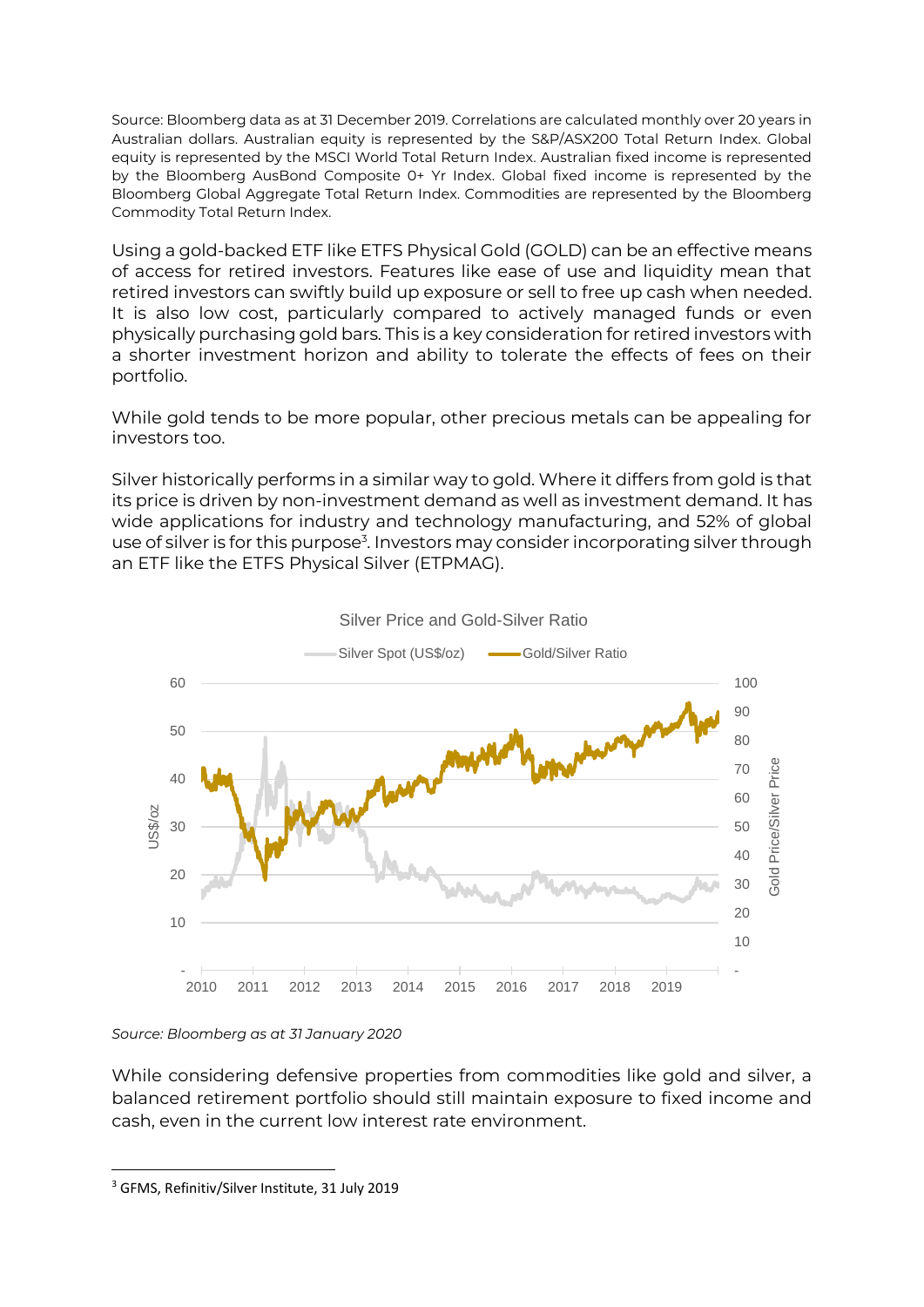#### **Managing fixed income investments for yield**

Fixed income and cash still have an important role in an investment portfolio, even as investors are forced to find other means to generate yield. Fixed income continues to offer some predictability and stability of income and assists in offering a buffer against volatility in equity markets.

Just as with equities though, many Australian investors may be too concentrated towards Australian fixed income and currency. The low interest rates in Australia and the weaker Australian dollar are a reminder of the value of diversifying internationally, in this case to access potentially higher yield but as a long term play, should be considered to help buffer against changes in any country where an investor is likely to have exposures.

The US is particularly appealing to investors at the moment. It currently has the highest cash rate in the developed world, meaning it can offer higher yield in fixed income investments. International fixed income can be difficult for investors to access which is where ETFs can assist with offering easier access.

Investors can also generate income through cash investments internationally – and where international currencies appreciate against the Australian dollar, there may be the opportunity to realise capital growth. As with fixed income, the US dollar has been appealing for a number of investors but may be difficult to access for many, with managed investments like ETFs offering an effective access point.

#### **A future view on retirement portfolios**

While the current environment may have posed challenges for investing a retirement portfolio, it has highlighted the importance of a diversified approach to assist with growth and income. More than other investors, retired investors also have constraints around risk and costs to consider and this is where ETFs can be an effective solution for portfolio construction.

We are looking at the new world for retirement investing, and even if we see interest rates return to highs, retired investors should heed the lessons of today. Diversifying yield across more investments than just cash and fixed income will increasingly be seen as the standard, for risk management and to help with achieving overall income goals.

#### **For more information on using ETFs in retirement portfolios, please speak to ETF Securities.**

**Sales Trading** Phone +61 2 8311 3488 Email: [infoAU@etfsecurities.com.au](mailto:infoAU@etfsecurities.com.au)

Phone +61 2 8311 3483 Email: [primarymarkets@etfsecurities.com.au](mailto:primarymarkets@etfsecurities.com.au)